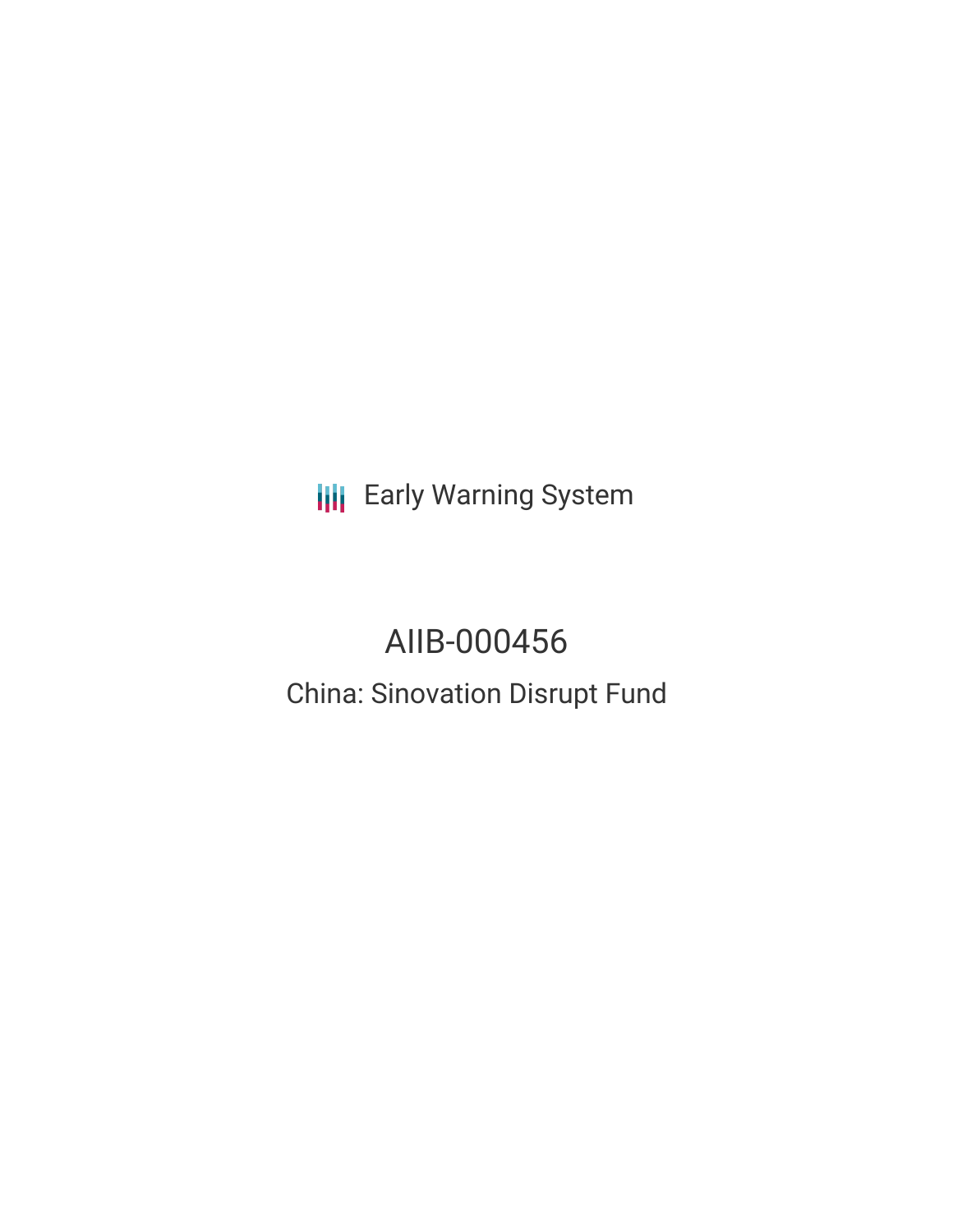

## **Quick Facts**

| <b>Countries</b>               | China                                       |
|--------------------------------|---------------------------------------------|
| <b>Financial Institutions</b>  | Asian Infrastructure Investment Bank (AIIB) |
| <b>Status</b>                  | Proposed                                    |
| <b>Bank Risk Rating</b>        | <b>FI</b>                                   |
| <b>Borrower</b>                | Sinovation Disrupt Fund Management, Ltd.    |
| <b>Sectors</b>                 | Communications                              |
| Investment Type(s)             | ∟oan                                        |
| <b>Investment Amount (USD)</b> | \$75.00 million                             |
| <b>Loan Amount (USD)</b>       | \$75.00 million                             |
| <b>Project Cost (USD)</b>      | $$75.00$ million                            |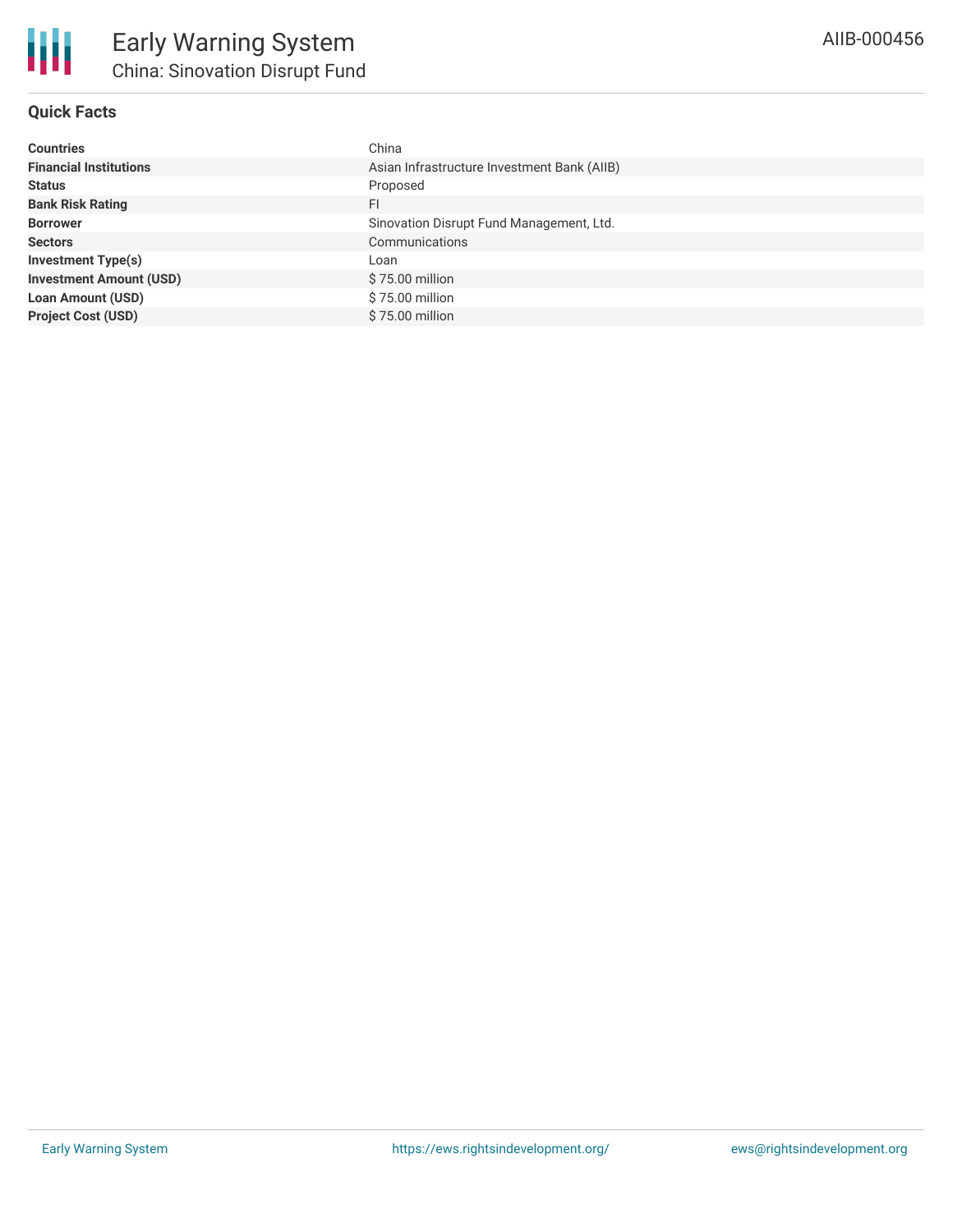

#### **Project Description**

According to the bank document, "Sinovation Disrupt Fund (the "Fund") is a venture capital fund focused on investing across a range of sectors and applying artificial intelligence (AI) to improve investee company performance.

The Fund was formed by Sinovation Ventures, which in addition to its venture capital fund operations has a separate operation, the AI Institute, with extensive in-house AI capabilities.

The project's objective is to foster the adoption of AI at investee companies across sectors in China and develop AI-use cases for the infrastructure sector".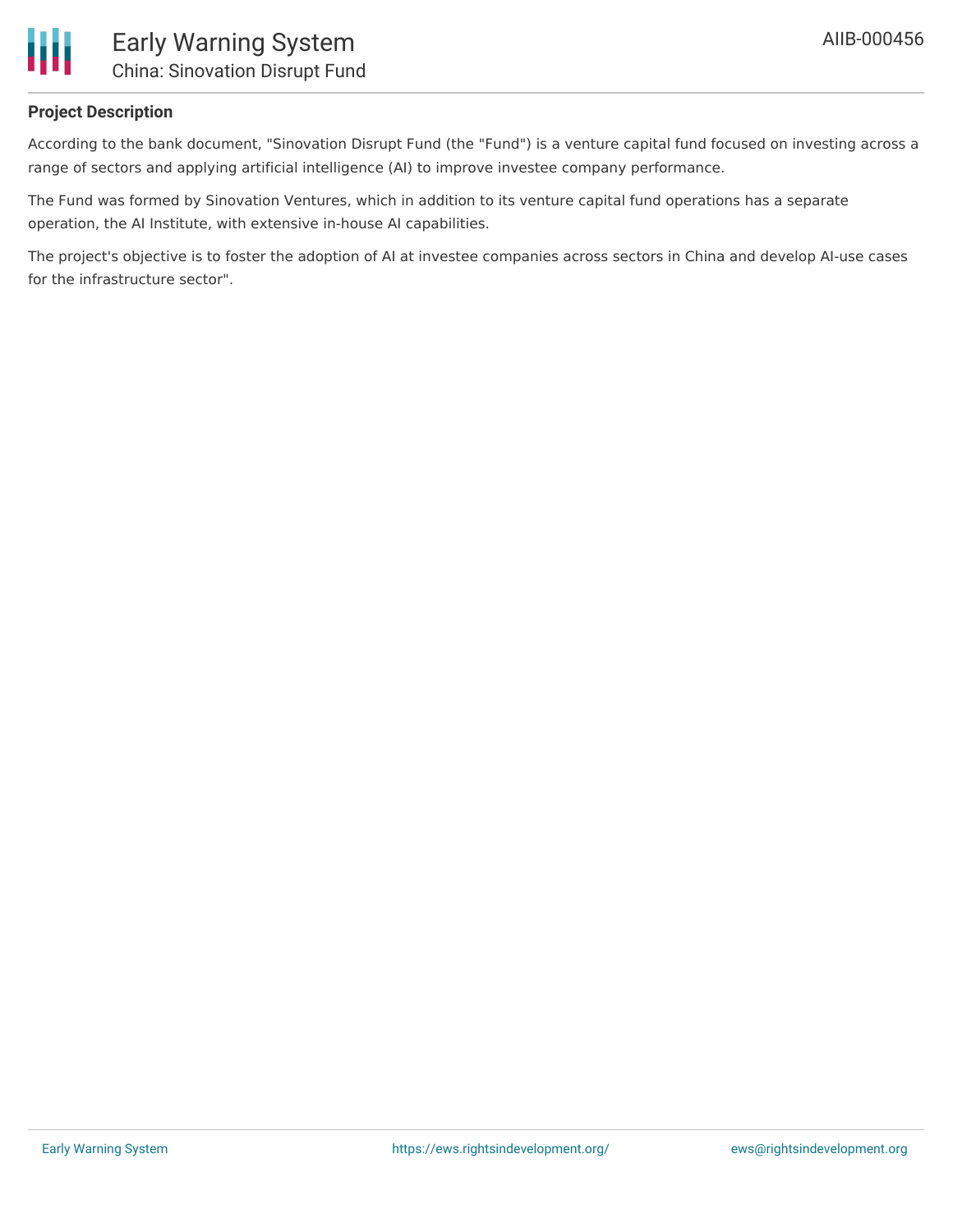

## **Early Warning System Project Analysis**

"AIIB's Environmental and Social Policy (ESP) is applicable to this project. The project has been placed in Category FI, because the financing structure involves the provision of funds through a financial

intermediary (the Fund), whereby AIIB delegates to the Fund Manager the decision-making on the use of AIIB's proceeds for further investing in accordance with the conditions in the Project's legal

documentation to be agreed with the Fund Manager in the form of eligibility criteria and investment guidelines, and applied through an Environmental, Social and Governance System (ESGS) which is to

be used as the Project's Environmental and Social Management System (ESMS)".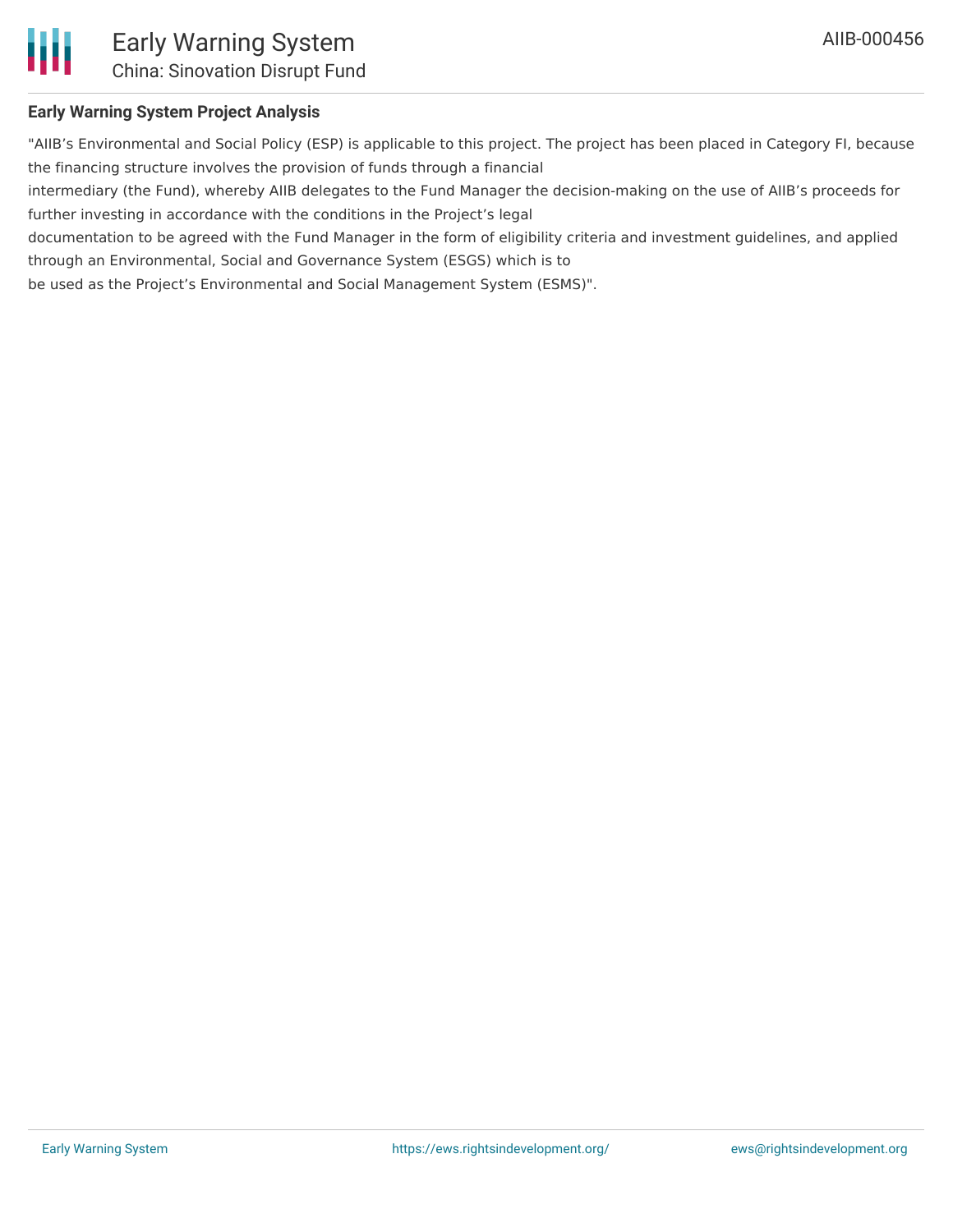#### **Investment Description**

Asian Infrastructure Investment Bank (AIIB)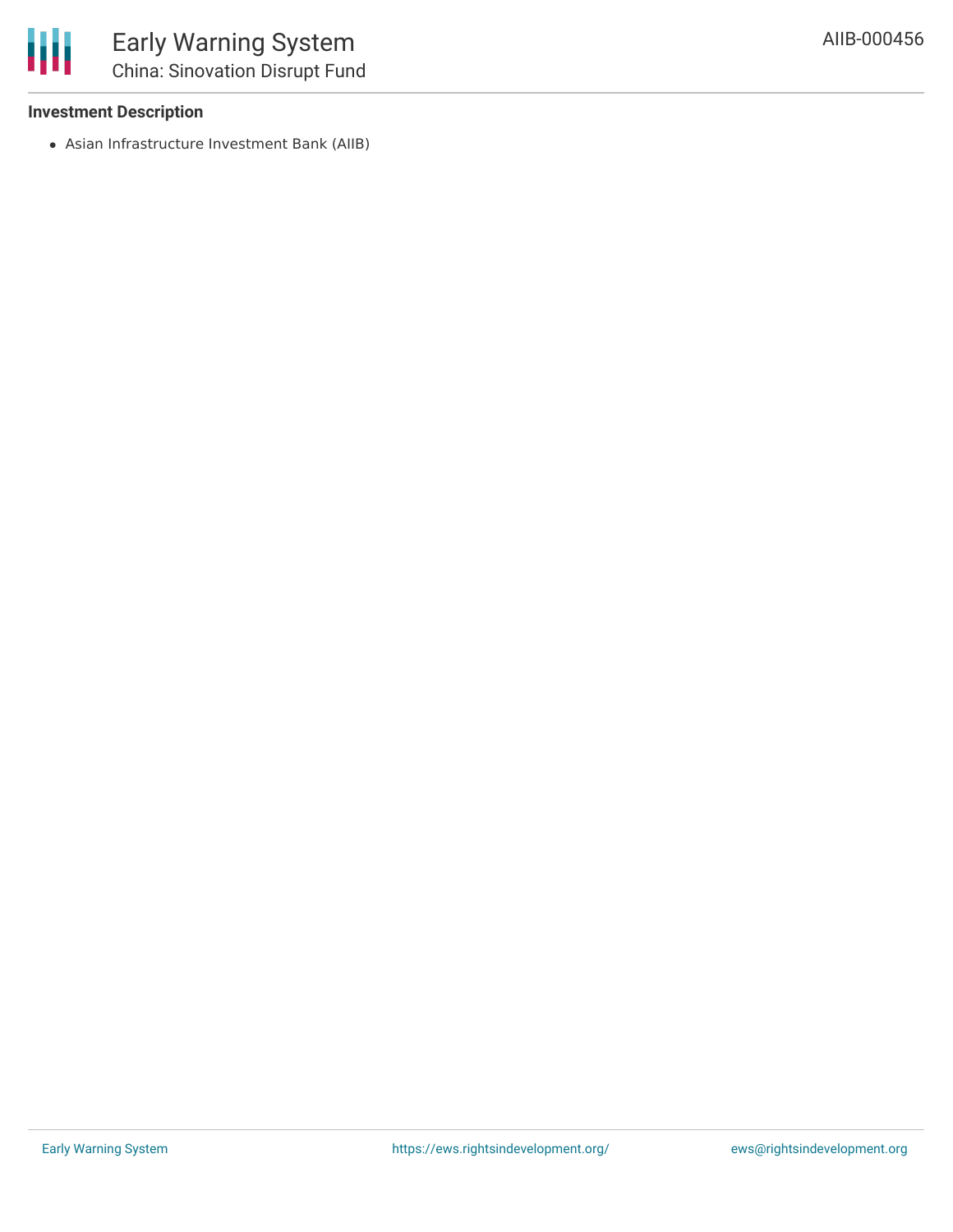

# Early Warning System China: Sinovation Disrupt Fund

| <b>Private Actor 1</b> | <b>Private Actor</b><br>1 Role | <b>Private Actor</b><br>Sector | <b>Relation</b>          | <b>Private Actor 2</b>                   | <b>Private Actor</b><br>2 Role | <b>Private Actor</b><br>2 Sector |
|------------------------|--------------------------------|--------------------------------|--------------------------|------------------------------------------|--------------------------------|----------------------------------|
|                        | $\overline{\phantom{0}}$       | $\overline{\phantom{0}}$       | $\overline{\phantom{a}}$ | Sinovation Disrupt Fund Management, Ltd. | Client                         | $\overline{\phantom{0}}$         |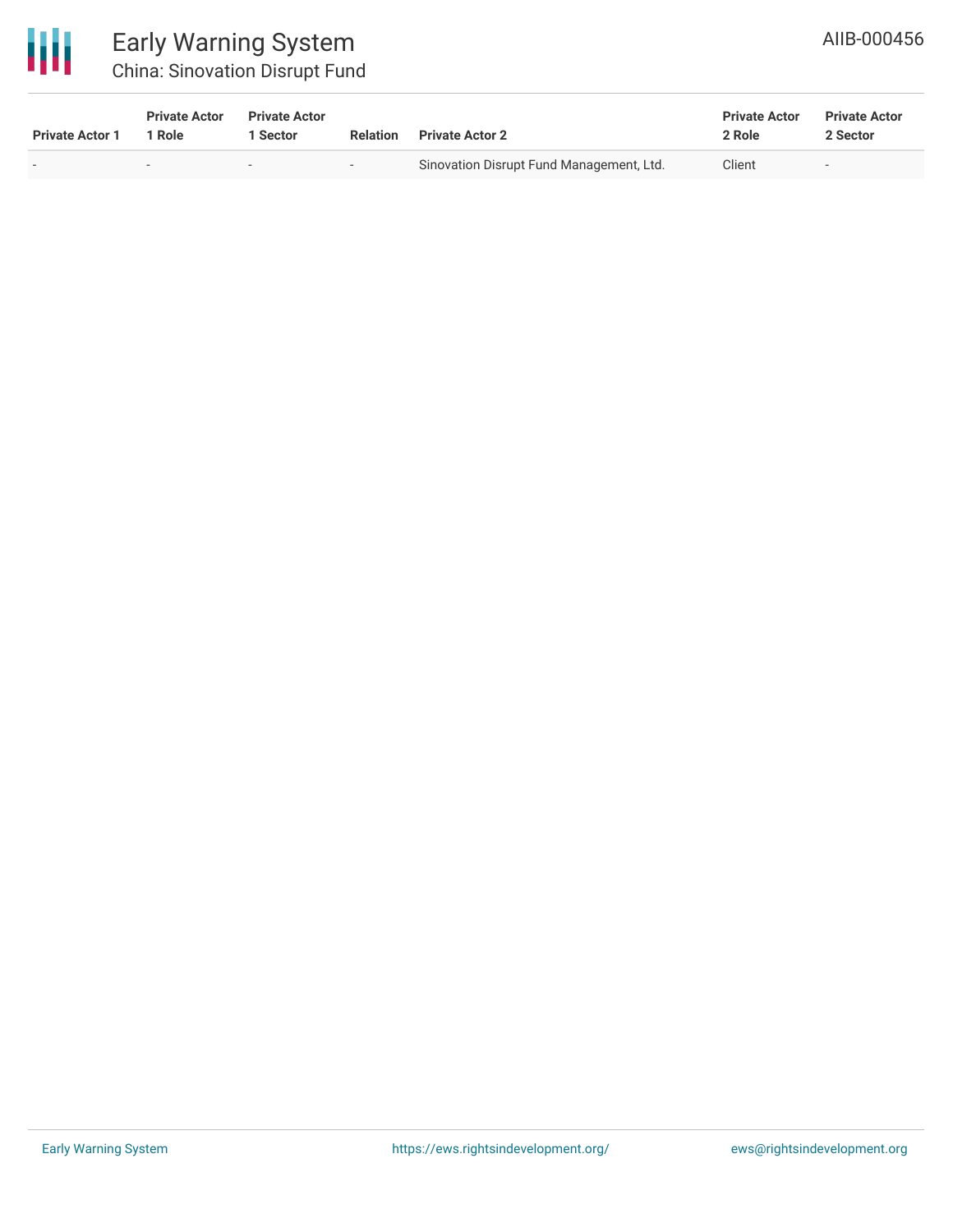## **Contact Information**

# **Contact Points:**

#### **1/AIIB**

Name: Dominic Richards Title: Senior Investment Officer Email Address: dominic.richards@aiib.org **2/Sinovation Ventures** Name: Puyu Li Title: Chief Financial Officer

Email Address: puyuli@chuangxin.com

#### **ACCESS TO INFORMATION**

You can submit an information request for project information at: https://www.aiib.org/en/contact/informationrequest/index.html

#### **ACCOUNTABILITY MECHANISM OF AIIB**

The AIIB has established the Accountability Mechanism for Project-Affected People (PPM). The PPM provides Òan opportunity for an independent and impartial review of submissions from Project-affected people who believe they have been or are likely to be adversely affected by AIIBÕs failure to implement the ESP in situations when their concerns cannot be addressed satisfactorily through Project level GRMs or AIIB Management processes.Ó Two or more project-affected people can file a complaint. Under the current AIIB policy, when the bank co-finances a project with another development bank, it may apply the other bank's standards. You can refer to the Project Summary Information document to find out which standards apply. You can learn more about the PPM and how to file a complaint at: https://www.aiib.org/en/about-aiib/who-we-are/project-affectedpeoples-mechanism/how-we-assist-you/index.html

The complaint submission form can be accessed in Arabic, Bahasa Indonesia, Bengali, Chinese, English, Tagalog, Hindi, Nepali, Russian, Turkish, or Urdu. The submission form can be found at: https://www.aiib.org/en/about-aiib/who-we-are/projectaffected-peoples-mechanism/submission/index.html